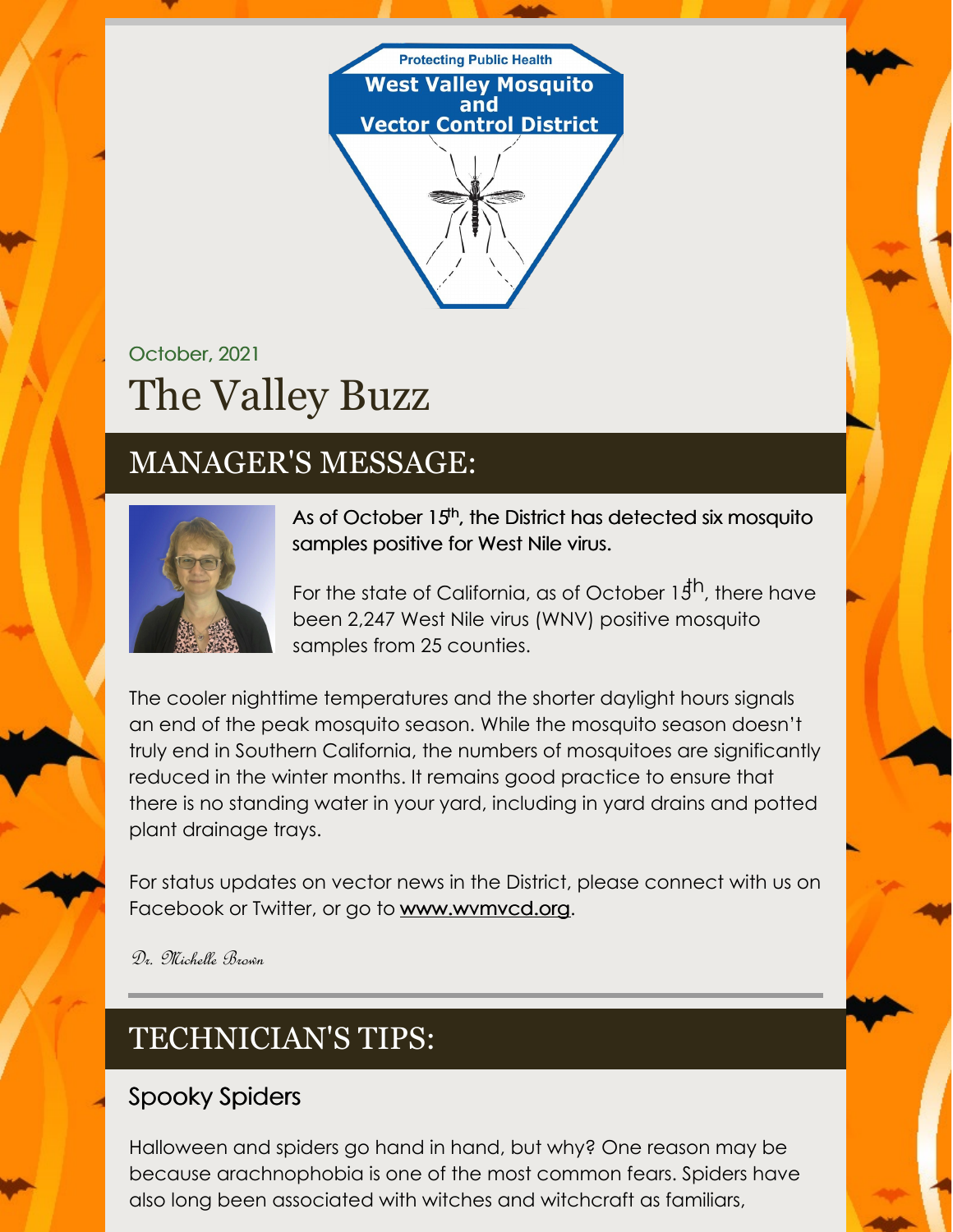creatures that act as assistants to the witch. We often associate spiders with decrepit structures and "haunted" houses.

The black and brown widows are our "spookiest" spiders around here, often living close to us in dark corners of the house, under patio tables and chairs, and in garages. The myth around widows is more frightening than reality. Both widows weave messy, very strong webs that can often be seen with a smooth, light yellow egg sac (black widow) or a spiky lightyellow sac (brown widow) attached to the web. You can often hear an audible "snap" when breaking the web. Widows do have a neurotoxic venom, but bites are rare, and serious symptoms are even more rare nowadays. You can help prevent bites by wearing gloves when moving patio furniture (especially if it's been a while since they were used) and other items stored outdoors and be wary of dark corners and cluttered areas in garages.

With a little education and care, we can see past the myth and live with these beneficial, almost magical creatures!



A female widow and her eggs

### FROM OUR LABORATORY:

#### Sterile Insect Technology (SIT) – Like Science Fiction but Real!

Sterile Insect Technology has been around for more than sixty years and has been used primarily to control agricultural pests, insects like screwworm and fruit flies. SIT works by raising and sterilizing male insects, then releasing them to mate with wild females. This form of management is finally making strides in the public health arena as a viable method for mosquito mitigation. SIT works because most female mosquitoes mate only once and store sperm in special organs, which then fertilize eggs during egglaying.

The current forms of SIT for mosquito control are using Wolbachia infected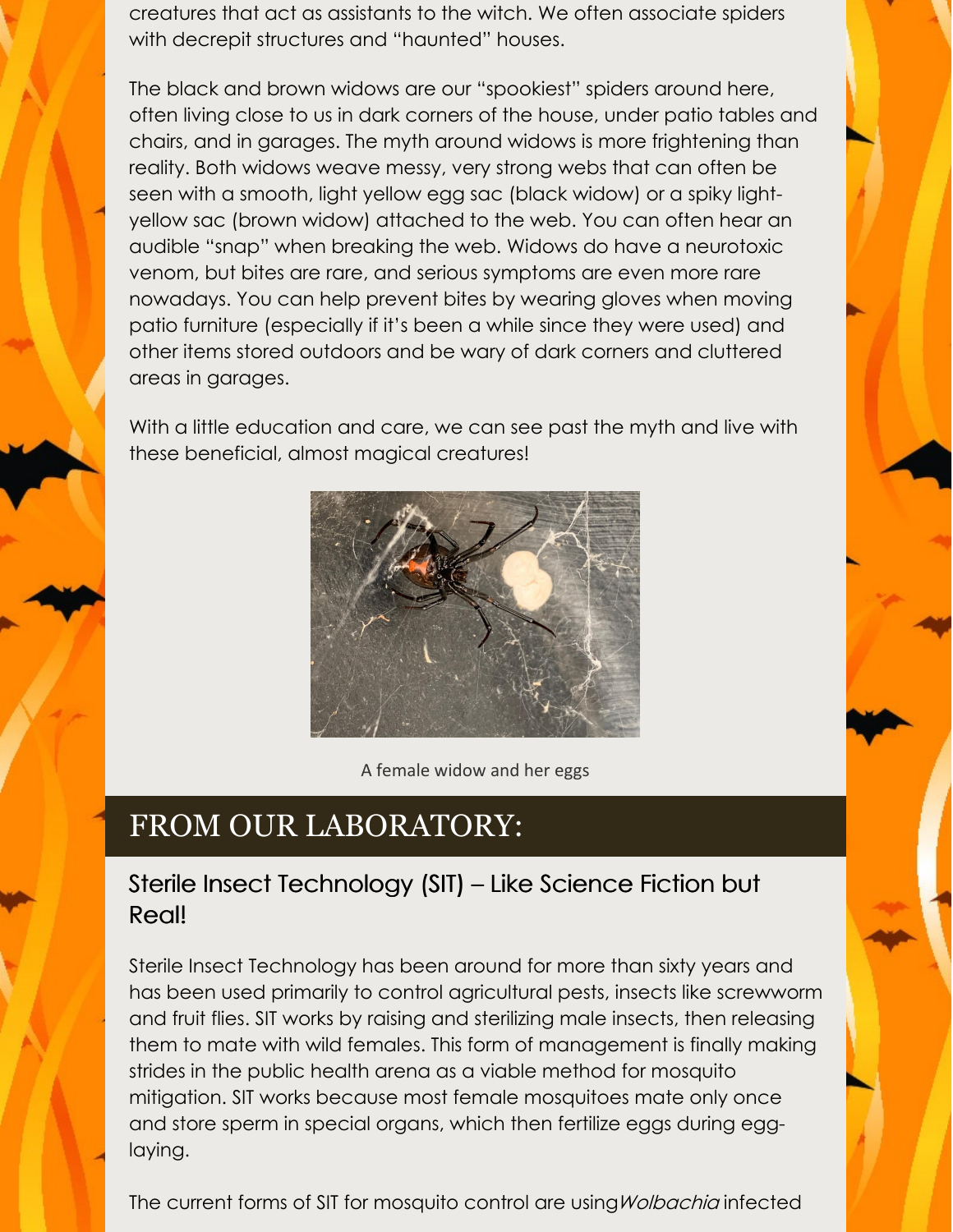males, mild irradiation, and self-limiting mosquitoes. Wolbachia is a naturally occurring bacteria that lives in many different insects. Scientists have developed *Aedes aegypti* mosquitoes that carry the bacteria. When males mate with wild females, the eggs are not viable. The company Oxitec has developed male Aedes with a self-limiting genetic modification that prevents their female offspring from growing into adults. Dubbed "Friendly™ mosquitoes", these self-limiting mosquitoes have been showing promise as a control measure in pilot projects conducted in Florida. Irradiation uses mild X-rays to sterilize lab grown males that are released to mate with wild females, and the resulting eggs are non-viable.

These approaches use the mosquitoes' own behaviors to reduce populations, reduce the reliance on pesticides, and target only mosquitoes. We may soon be using sterile insect technology as a safe, effective new tool in our fight to reduce disease carrying mosquitoes!

## OUTREACHING OUT TO YOU!

#### ScaryBug facts!

Nature is sometimes more frightening than anything we can imagine! Here are a few facts about insects that may chill you to your bones…

1. Zombie Ants: A fungus called *Ophiocordyceps* releases a spore that attaches to an ant. The spore releases chemicals that eat through the exoskeleton. The fungus replicates inside the ant, growing through the ant's tissues. The ant acts normally until the fungus is ready to release spores. Like a puppet master, the fungus drives the ant onto a plant above an ant trail. The fungus then erupts out of the ant's head, the stalk raining spores down upon more unsuspecting ants!

2. Cricket Cannonballs: Horsehair worms are a nematode that gets ingested by a cricket and begin to grow inside the abdomen of the cricket. The worms can grow up to foot long inside them! The worms allow the cricket to go along its life normally except for one major change, it stops the cricket from chirping, making the cricket keep a low profile so neither it nor the worm gets eaten! Once the worm has matured in the cricket, it must finish its life cycle in water. Typically, crickets avoid bodies of water as the chances of being eaten by fish or drowning is high (crickets are great hoppers, but terrible swimmers!). The worm forces the cricket to jump into water then it bursts out of the cricket and squirms along, looking for a mate!

3. "Creative Costume": The caterpillar of the Giant Swallowtail uses an unusual camouflage to avoid being eaten. The caterpillar closely resembles bird poop! Since there are very few larger animals that eat bird